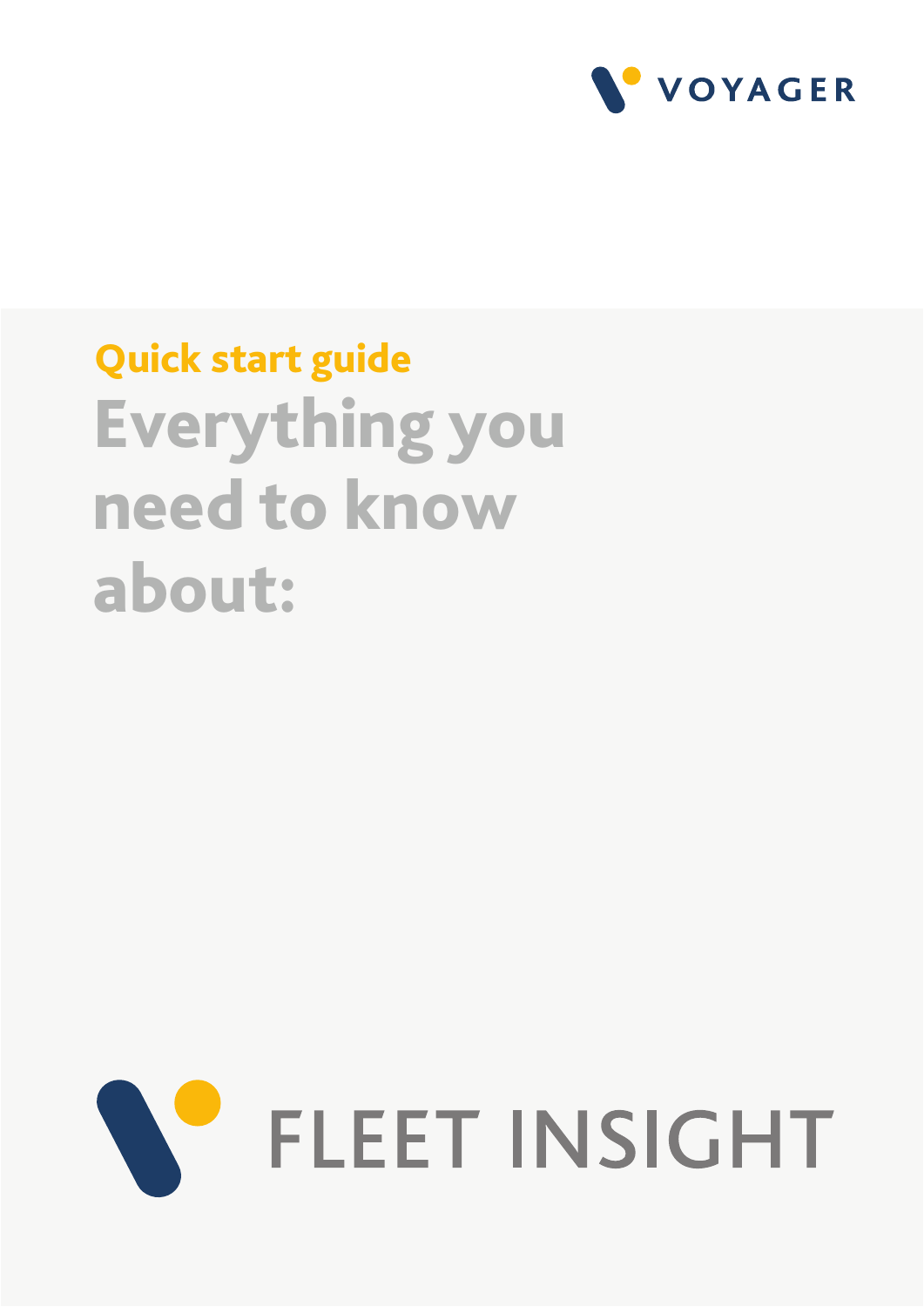

This guide explains how to get started with the Voyager Fleet Insight from Voyager Worldwide.

It includes a summary of the service, how it works, answers to questions you may have and other useful information. If you need any further support you can contact any of the following Voyager Worldwide offices at any time. We will be pleased to help. 24/7.

### Get Voyager support.

For technical support email support@voyagerww.com or contact your preferred Voyager Worldwide office from the options right:

**Germany** Hamburg T: +49 40 374 8110

**Greece** Athens T: +30 216 400 5000

Japan Kobe T: +81 78 332 3422

Yokohama T: +81 45 650 1380

**Turkey** Istanbul T: +90 216 493 7401

Singapore T: +65 6270 4060

**UK** 

Aberdeen T: +44 1224 595 045

North Shields T: +44 191 257 2217

### USA

California T: +1 562 590 8744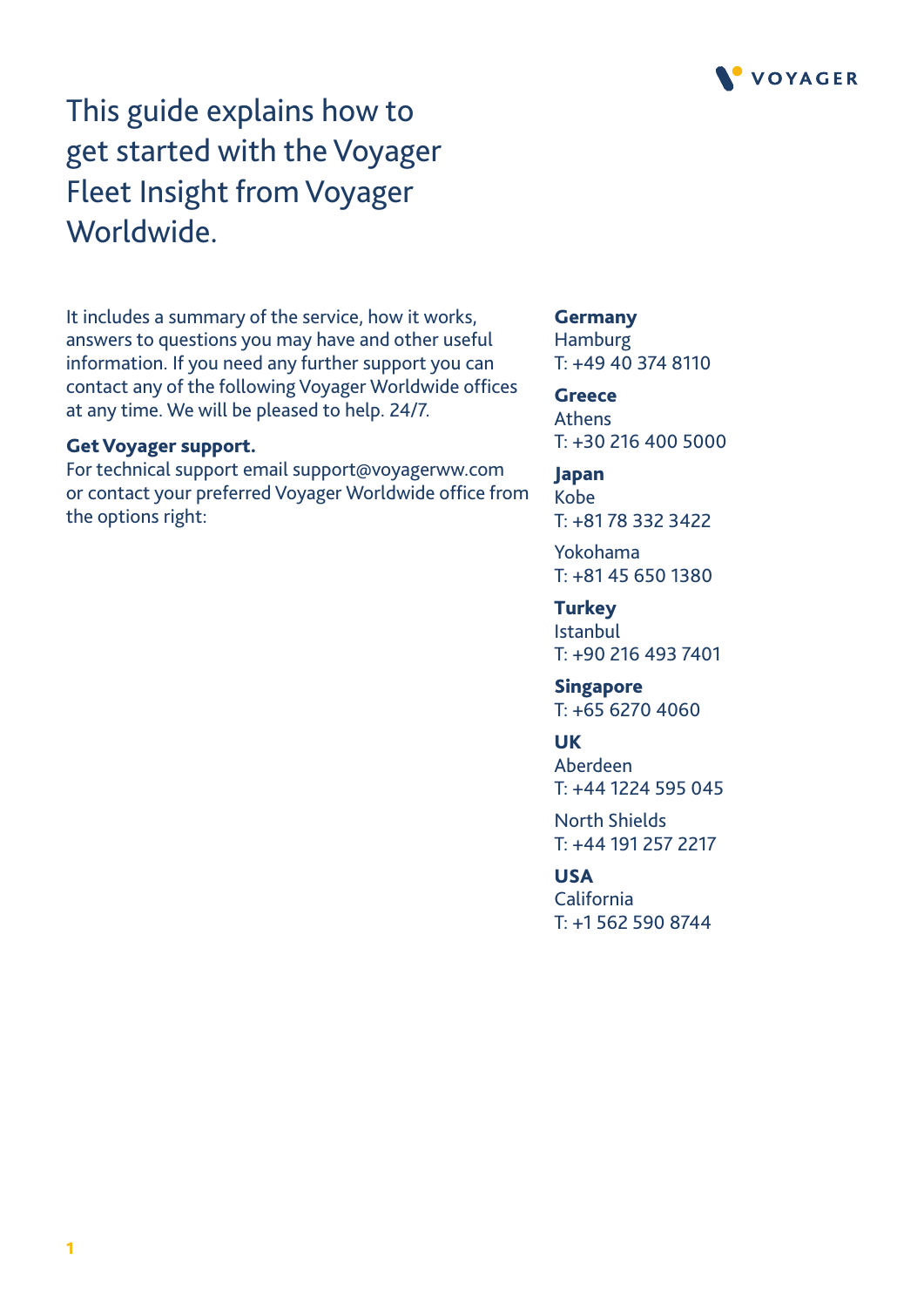

### **Contents**

| <b>VFI</b>                            |  |
|---------------------------------------|--|
| <b>Access to VFI</b>                  |  |
| <b>Using VFI</b>                      |  |
| Troubleshooting and exploring further |  |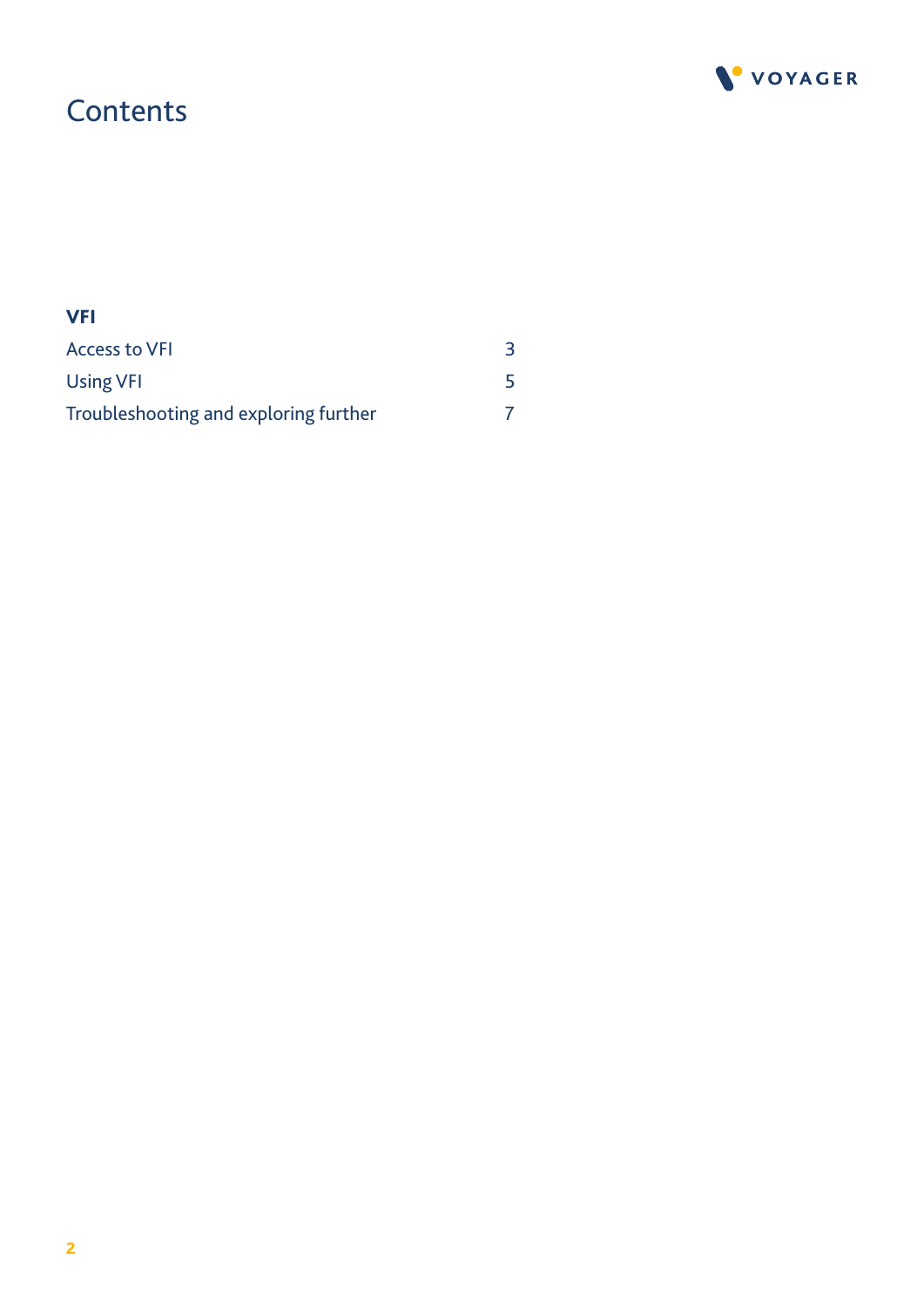

### Access to VFI

### How to access VFI

To access Voyager Fleet Insight simply type https://vfi.voyagerww.com into any web browser.

You can do this from any location, and from any web enabled device. The user interface is optimised for large tablet or PC/laptop-based browsers. We recommend you use www.vfigo.voyagerww.com on smartphones.

You will have been provided with a VFI username (generally your email address) by email and asked to set your password by clicking the Reset Password button the first time you use the system.

If you have forgotten your password at any time simply click Reset password on the login screen and follow instructions.

### Your personal access to VFI

Your personal user profile controls which VFI services and modules you can access, and which fleets you can see. These control the modules you can see in the left hand vertical bar on your screen. There are three levels of VFI service – Basic, Essential and Professional.

All users have access to the VFI 'Home' view which provides a summary of the vessels in a fleet. Customers that buy their navigation supplies from Voyager Worldwide have access to VFI Basic which includes Vessel tracking, Route and catalogue ordering, Subscription and Compliance management and PSC inspections, helping to monitor and manage their day-to-day operations.

VFI Essential provides access to the Premium vessel tracking (live and historic data), Port call history, KPI reporting, Reports, Route monitoring and Wallboard feature. You will see these if you have subscribed to the service or if you have taken a trial of the service for a limited period.

VFI Professional includes everything in Essentials plus CMAP charts, Maritime weather, Maritime security, Territorial waters, Adjacent fleet positions, MARPOL management and Alerts. You can also add AVCS Online if you would like to access official ENCs from shore.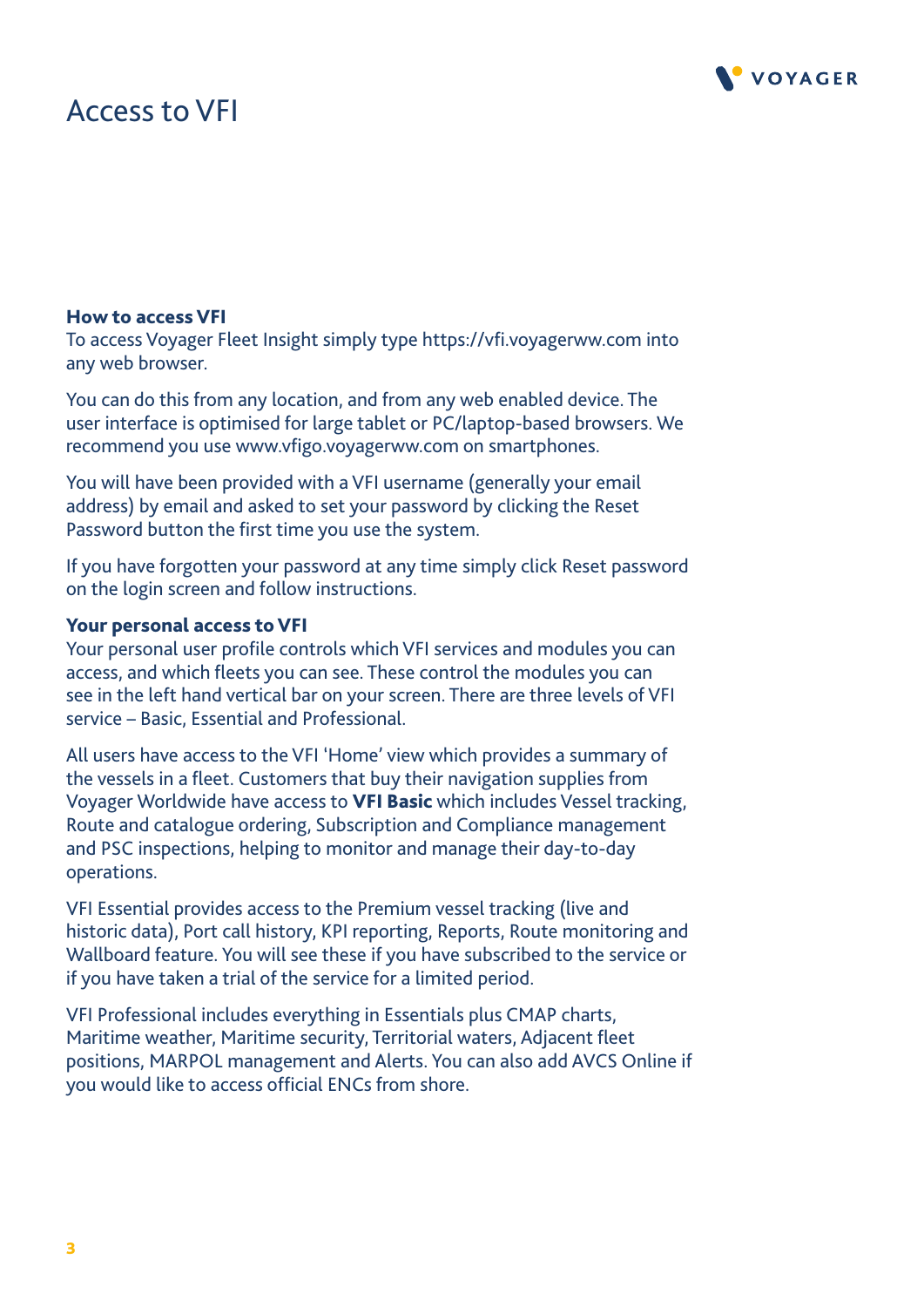

### VFI help and information

A comprehensive VFI User Guide can be viewed and relevant sections downloaded from within the VFI platform. Simply click on the user icon towards the top right of the screen and select Help. There are also detailed information panels available alongside most of the internal options, to describe the map content, overlays and data grids. These are available via the two large ? buttons above the map and above the data grid area.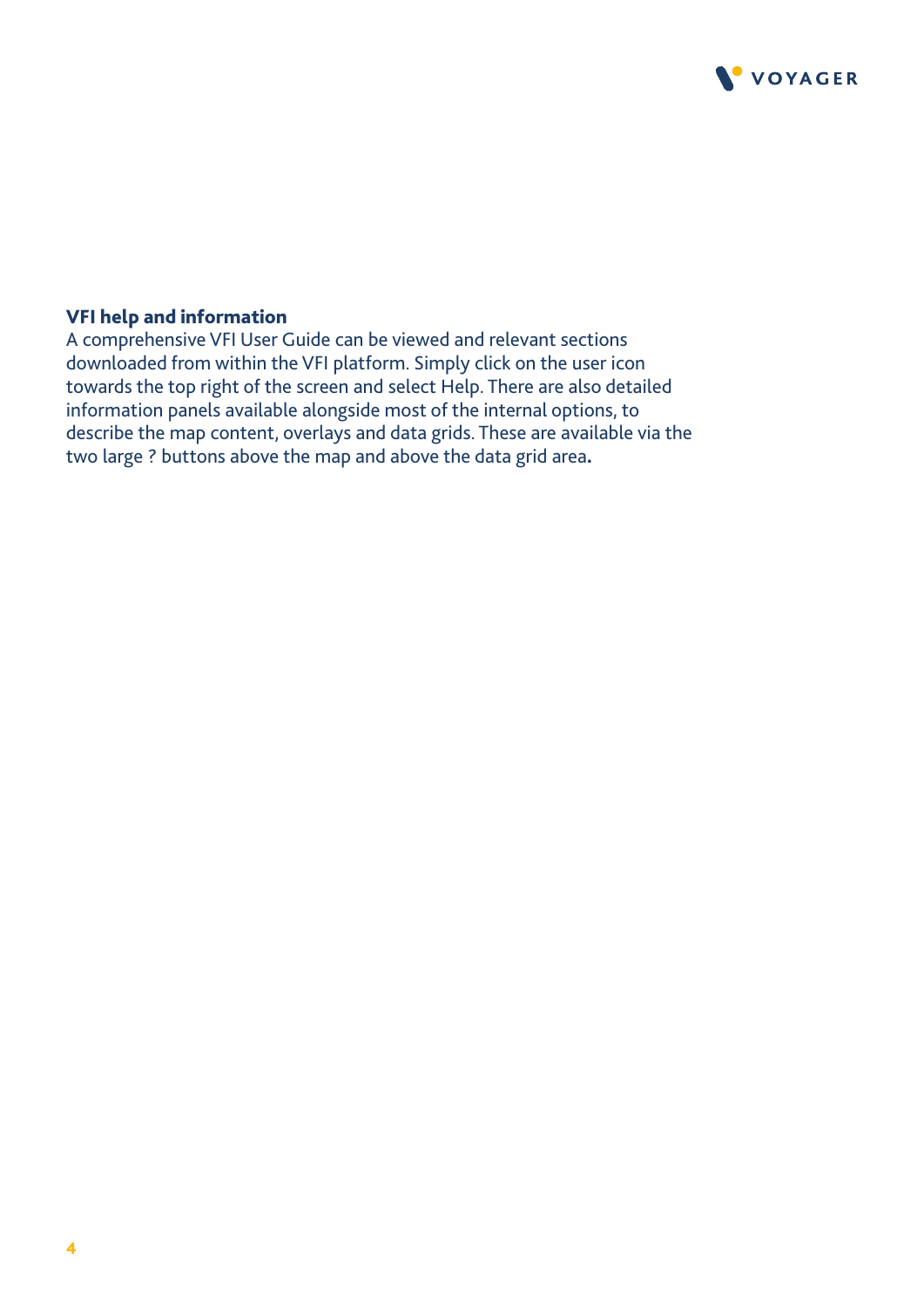# Using VFI



### How to access VFI

VFI has a consistent user interface across all modules and functions. Initially when you login, you will see a map showing the latest recorded position of each vessel in the currently active fleet, with a 24 hour "mouse trail" of recent movements.

If you hover over any of the icons (orange at sea, green in port) you will see key information about that vessel including how long it has been there if stationary as well as brief vessel information such as name, IMO number, type and flag country.

Positional information is updated every hour in the free VFI Basic service option and every 10 minutes in the VFI Essential and VFI Professional service options. This AIS information is picked up via satellite and terrestrial receivers whenever a vessel has their AIS terminal active.

### The map

The map area is used by most of the modules and data views in VFI. You can zoom with a mouse scroll wheel or via the +/- buttons on the map. You can move the map around (pan) by clicking and dragging in the normal way. Your current mouse position as latitude and longitude, and current map scale, are shown in the top right corner of the map. If you are a Premium/Plus subscriber you can also opt to use CMAP charts as your base map layer.

### The data panel

To get started with VFI, click on the Home button on your landing page and a second panel will open on the left, entitled Vessel Summaries. In other modules you may see more than one subject area. You will then see subheadings normally for each of the vessels in the fleet and can open any one of these to see more detail. In this case click on a vessel to bring up a detailed data panel showing a range of information for that vessel.

In other modules, this could be a panel relating to Bundle usage by the vessel, PAYS (Voyager Open Permit) usage, digital or paper inventory, ENC usage, port visits etc. In most cases the content of this detailed data panel provides links to show further data on the map and in the data grid as described below. Simply click anywhere on any row with an arrow to drill through to this detail.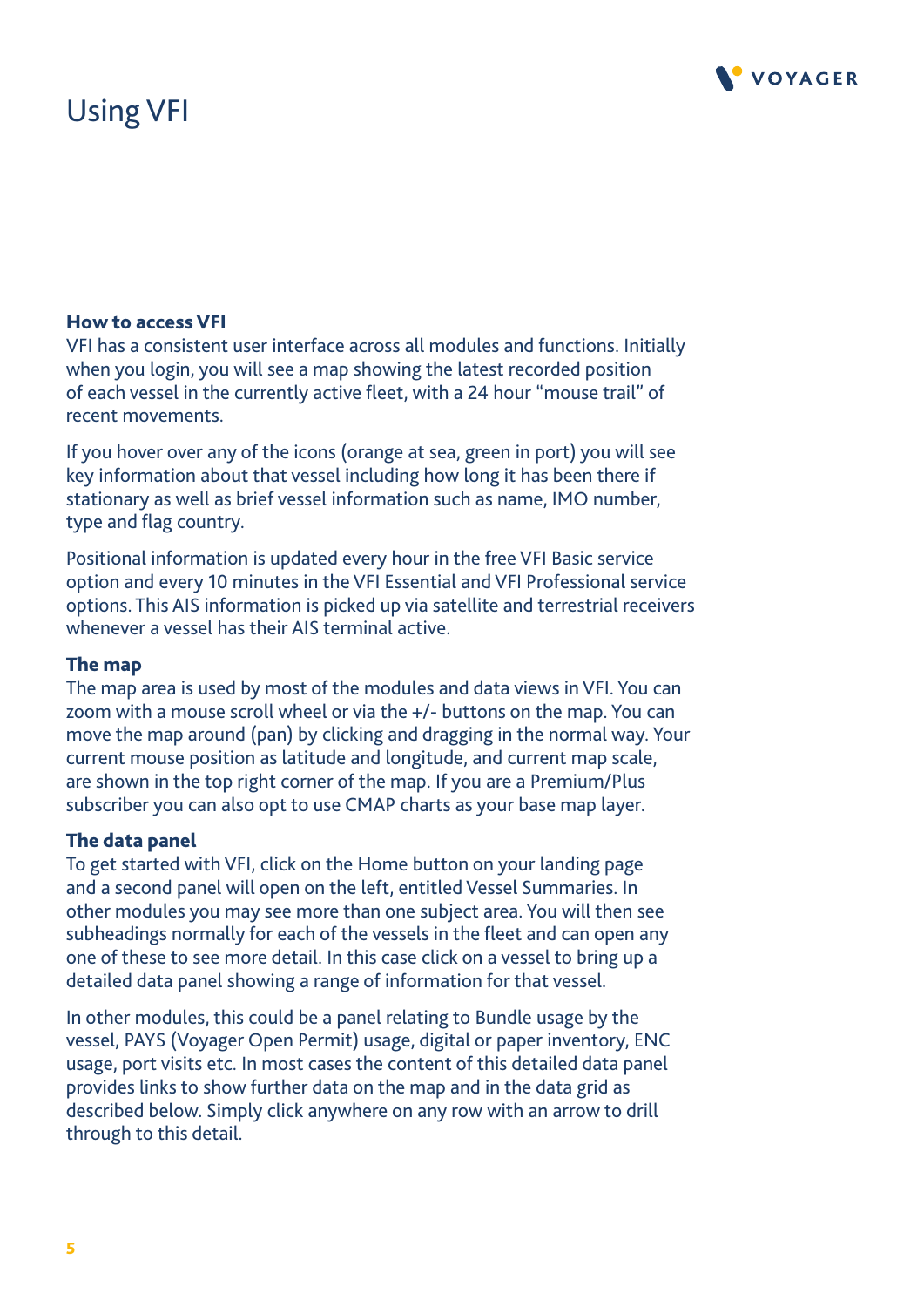

### The data grid

In addition to viewing data such as historic tracking, port visits, and chart or digital publication holdings on the map, you can also see the underlying data in a grid form below the map.

You will have seen this in the initial landing page and when using the Home button - a grey bar below the map, with a number of action arrows. Use the up and down arrows to control the height of this area and the other arrows to control the width. Sometime this panel will open as full height where the content (e.g. technical library publications) cannot be shown on the map.

The grey heading will always contain an Excel Export button – simply click on that and a Microsoft Excel spreadsheet of the current data in the grid will be downloaded to your browser as an .xlsx.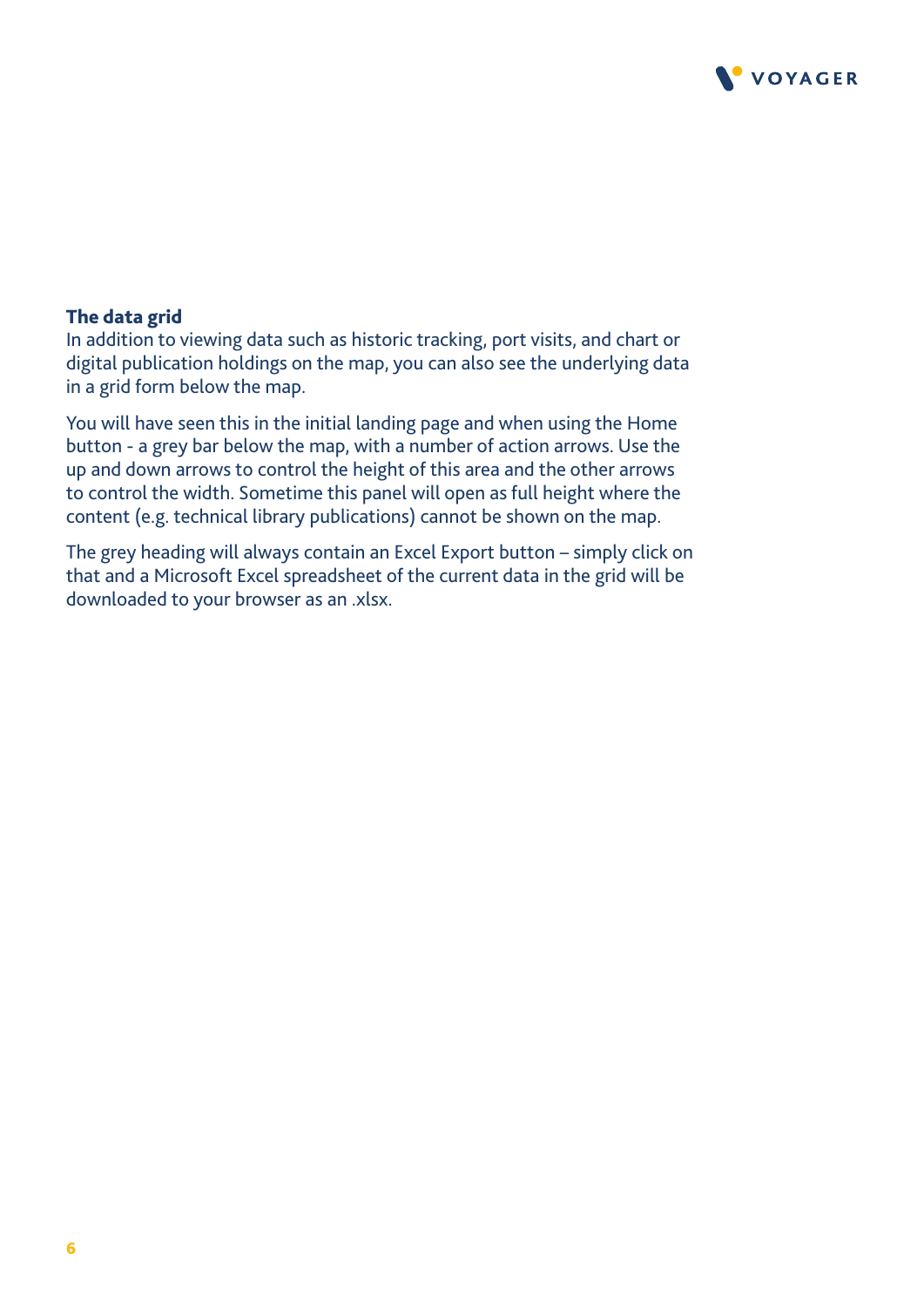

# Troubleshooting and exploring further

### Trouble shooting

A comprehensive VFI User Guide can be viewed and relevant sections downloaded from within VFI. Simply click on the user icon towards the top right of the screen and select Help.

A Troubleshooting section towards the back of the electronic Guide which identifies some of the problems you may encounter (as with all web-based systems) and how to resolve them, and also how to provide other feedback and requests back to Voyager Worldwide.

### Exploring Further

If you have the VFI Essential package, you can for instance use the position tracking to view historic movements of a vessel (as far back as 2015). You will also see options which combine chart and ENC purchases against vessel tracking lines for the same period to understand the efficiency of chart purchasing on your vessels.

As well as looking at individual vessel behaviour you can look at the ports that your fleets use, the ports where your vessels are most frequently inspected and the outcomes and also details of other PSC inspections undertaken by ports to help you prepare for port arrival.

If you have subscribed to VFI Professional services you will be able to view vessel positions overlaid on CMAP charts, together with weather, MARPOL areas, territorial limits and maritime security information. You will also be able to view vessels that are adjacent to vessels in your fleet.